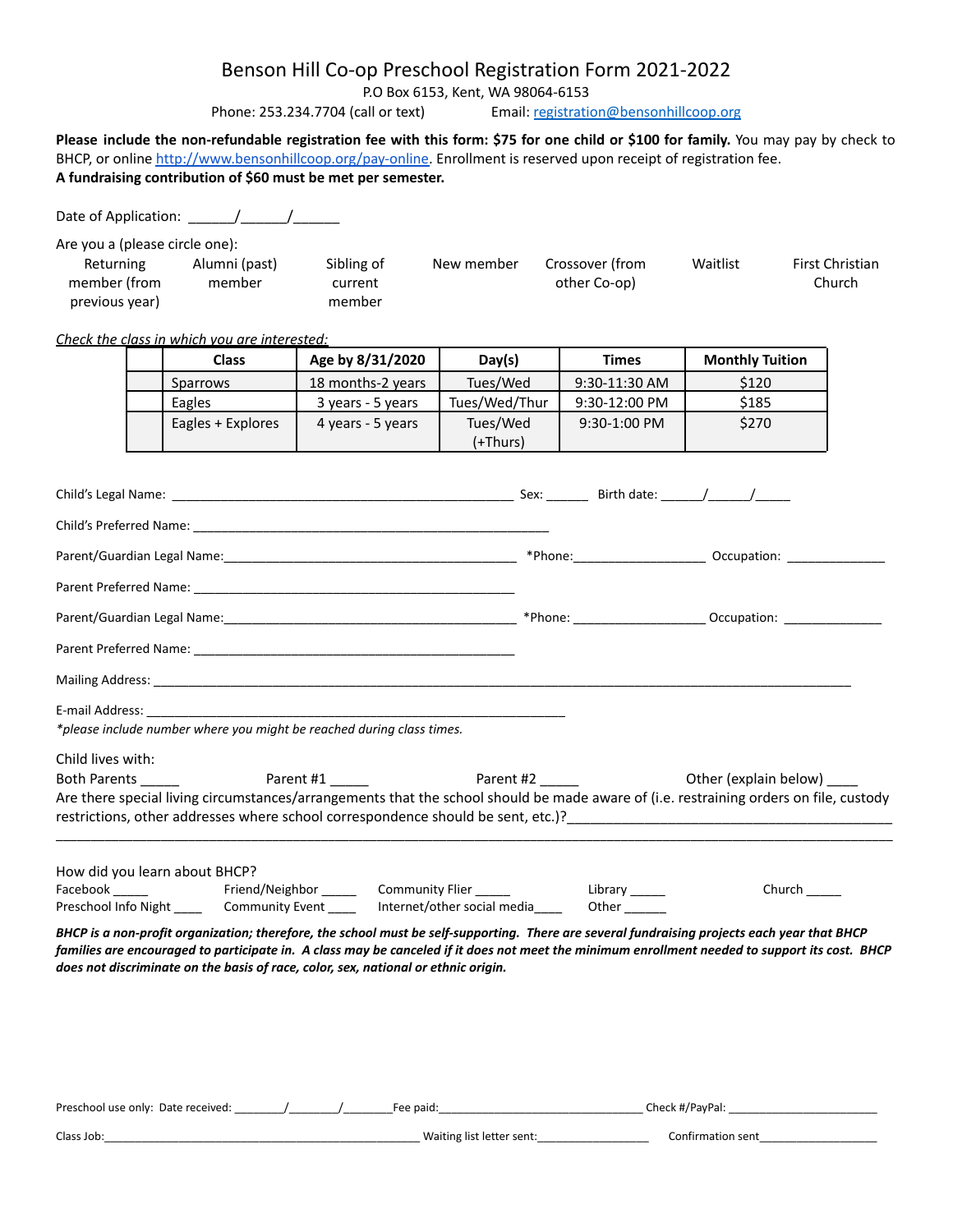#### Benson Hill Co-op Preschool Class and Board Position Selection Form P.O Box 6153, Kent, WA 98064-6153 Phone: 253.234.7704 Email: [registration@bensonhillcoop.org](mailto:registration@bensonhillcoop.org)

Thank you for choosing Benson Hill Co-op Preschool! Each family in the Co-op is responsible for holding either a class or board position. In order for each class and the whole school to operate smoothly, it is important that each position's responsibilities are fulfilled.

Board members must be able to attend monthly board meetings; however, they are exempt from attending the mandatory cleaning nights. These positions are most important to the operation of the school and need to be filled as soon as possible.

Class positions will be filled on a first-come, first-served basis.

Please list, in order of preference, your top three choices of class or board positions (job descriptions attached below):

| ۰<br>T |  |
|--------|--|
| 2      |  |
| 3      |  |

Please turn in this form with your registration form. If you have any questions regarding class or board [po](mailto:registration@bensonhillcoop.org)sitions please contact the registrar at [registration@bensonhillcoop.org](mailto:registration@bensonhillcoop.org)

| Date:                |        |               |
|----------------------|--------|---------------|
| <b>Student Name:</b> | Class: |               |
| Parent Name:         | Email: | Phone Number: |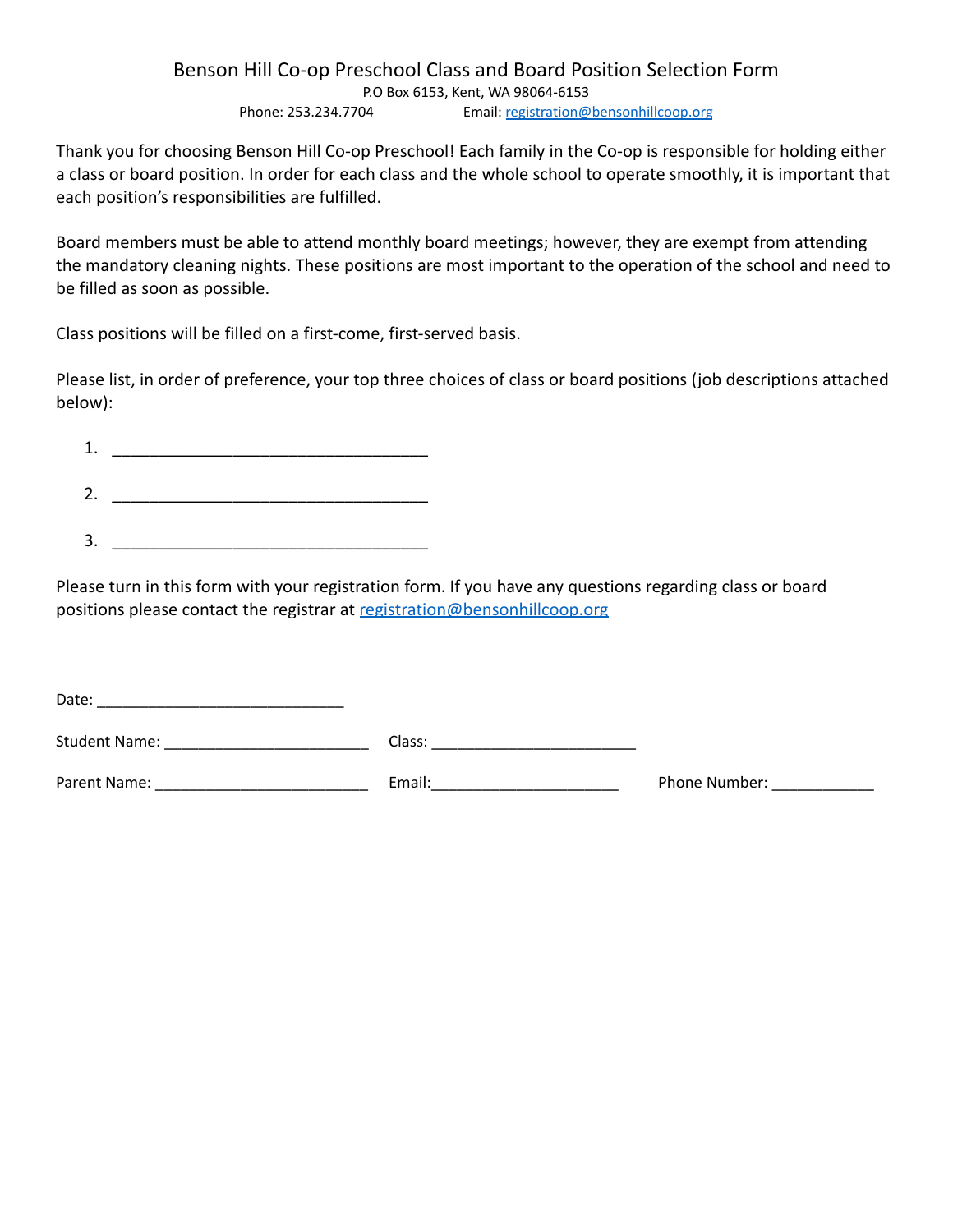

# **Benson Hill Jobs**

## **Board Positions**

| President<br>Co-President   | Attend the President's workshop held by Bates.<br>Plan and facilitate orientation with the help of other board<br>members.<br>Plans and conducts Board meetings<br>Serves as liaisons between the preschool, Bates and First<br>$\bullet$<br>Christian Church.<br>Trains class chairs<br>Negotiates contracts with teachers<br>Negotiates use agreements with First Christian Church.<br>Publishes an agenda of business for discussion and voting<br>at Board meetings<br>Performs general executive duties<br>Participates on Personnel and Budget Committees and<br>any other committees they deem necessary<br>Creates a school calendar for the following year<br>Serve on the Background Check Committee to determine<br>if background results are unfavorable |
|-----------------------------|----------------------------------------------------------------------------------------------------------------------------------------------------------------------------------------------------------------------------------------------------------------------------------------------------------------------------------------------------------------------------------------------------------------------------------------------------------------------------------------------------------------------------------------------------------------------------------------------------------------------------------------------------------------------------------------------------------------------------------------------------------------------|
| Secretary                   | Attend the Secretary training workshop held by Bates.<br>Takes minutes at the Board meeting and provides copies in<br>a timely manner to the board members. Once minutes are<br>approved by the Board, the Secretary shall post a hard<br>copy thereof on the school bulletin board<br>Performs general correspondence duties as needed<br>Performs general executive duties as needed<br>Coordinates class pictures for all classes<br>$\bullet$<br>Participates on the scholarship committee in review of<br>scholarship applications<br>Signs checks for reimbursement and must be present to<br>add and subtract people from the bank account                                                                                                                    |
| Membership<br>Co-membership | Attend a membership training workshop held by Bates.<br>Registers all members.<br>Monitor school email and voicemail. Returning messages<br>and helping prospective families.<br>Give interested families tours of the school or work with<br>class Representatives to assist.                                                                                                                                                                                                                                                                                                                                                                                                                                                                                       |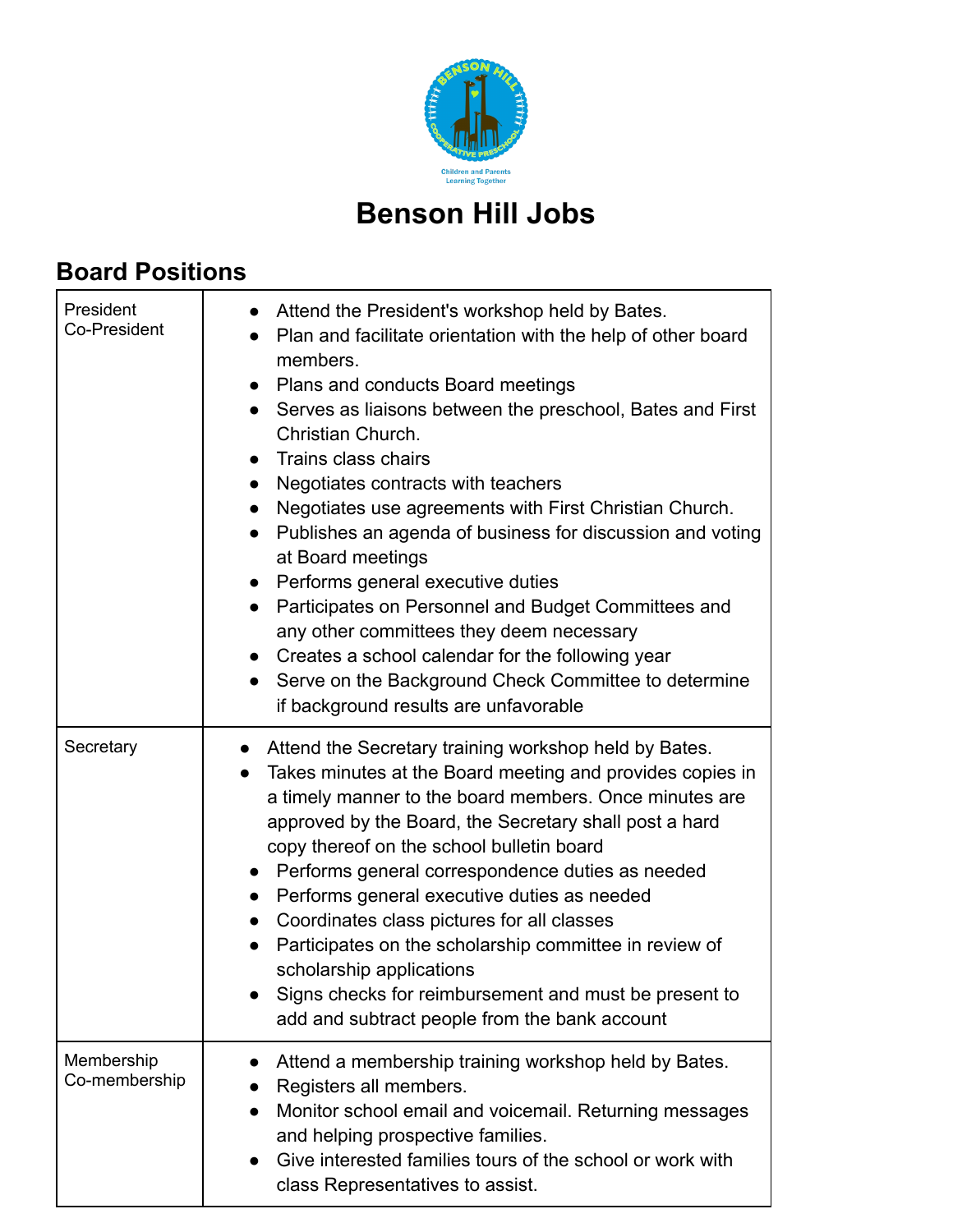|                                     | Create a master list of all classes and maintain it until<br>October 15 of each year, at which time they shall be<br>turned over to their respective Class Representatives<br>Work with class chairs to collect registration paperwork<br>and distribute and file in appropriate places.<br>Verify with the Treasurer that Registration fees and all start<br>up fees are paid before new families begin.<br>• Check the mail and distribute to appropriate parties in a<br>timely fashion and check the bank statements for cash<br>withdrawals or checks written to cash<br>Work with the Treasurer and and Bates representative to<br>determine numbers to send for Bates fees<br>Perform general executive duties when needed                                                                                                                                                                                                                                                                        |
|-------------------------------------|----------------------------------------------------------------------------------------------------------------------------------------------------------------------------------------------------------------------------------------------------------------------------------------------------------------------------------------------------------------------------------------------------------------------------------------------------------------------------------------------------------------------------------------------------------------------------------------------------------------------------------------------------------------------------------------------------------------------------------------------------------------------------------------------------------------------------------------------------------------------------------------------------------------------------------------------------------------------------------------------------------|
| <b>Treasurer</b>                    | Attend Treasurers training workshop held by Bates<br>Pays expenses, including payroll or upon board approval,<br>forwarding monthly payroll information to payroll company<br>who will process the teachers' payroll, file quarterly tax<br>forms, tax returns and W 2's<br>Collects Monthly Dues and quarterly Fees.<br>Follow up with families to collect late payments.<br>Works with the Executive Fundraiser/s to cross-check and<br>record any fundraising monies received<br>Develops and updates the preschool budget<br>Supplies monthly financial reports to the board<br>Prepares year-end report and prepares books for financial<br>review<br>Files quarterly payroll tax forms, tax return and W-2's<br>Serves on the Budget and Personnel and scholarship<br>committees<br>Works with membership to pay quarterly Bates fees.<br>$\bullet$<br>Works with membership to verify new families pay all fees<br>$\bullet$<br>before starting.<br>Performs general executive duties when needed |
| Health and<br>Safety<br>coordinator | Attends a Health and Safety training workshop held by<br>Bates.<br>Initiates and oversees safety and hygiene measures,<br>$\bullet$<br>including obtaining immunization records for each child per<br>the Washington Department of Social and Health Services.<br>Ensures First aid supplies are stocked and current<br>Ensures emergency supplies are stocked and current,<br>including emergency food, comfort kits and other first aid<br>emergency supplies<br>Fills out a quarterly Health and safety checklist and turns<br>in to Bates<br>Works with teachers to perform safety drills                                                                                                                                                                                                                                                                                                                                                                                                            |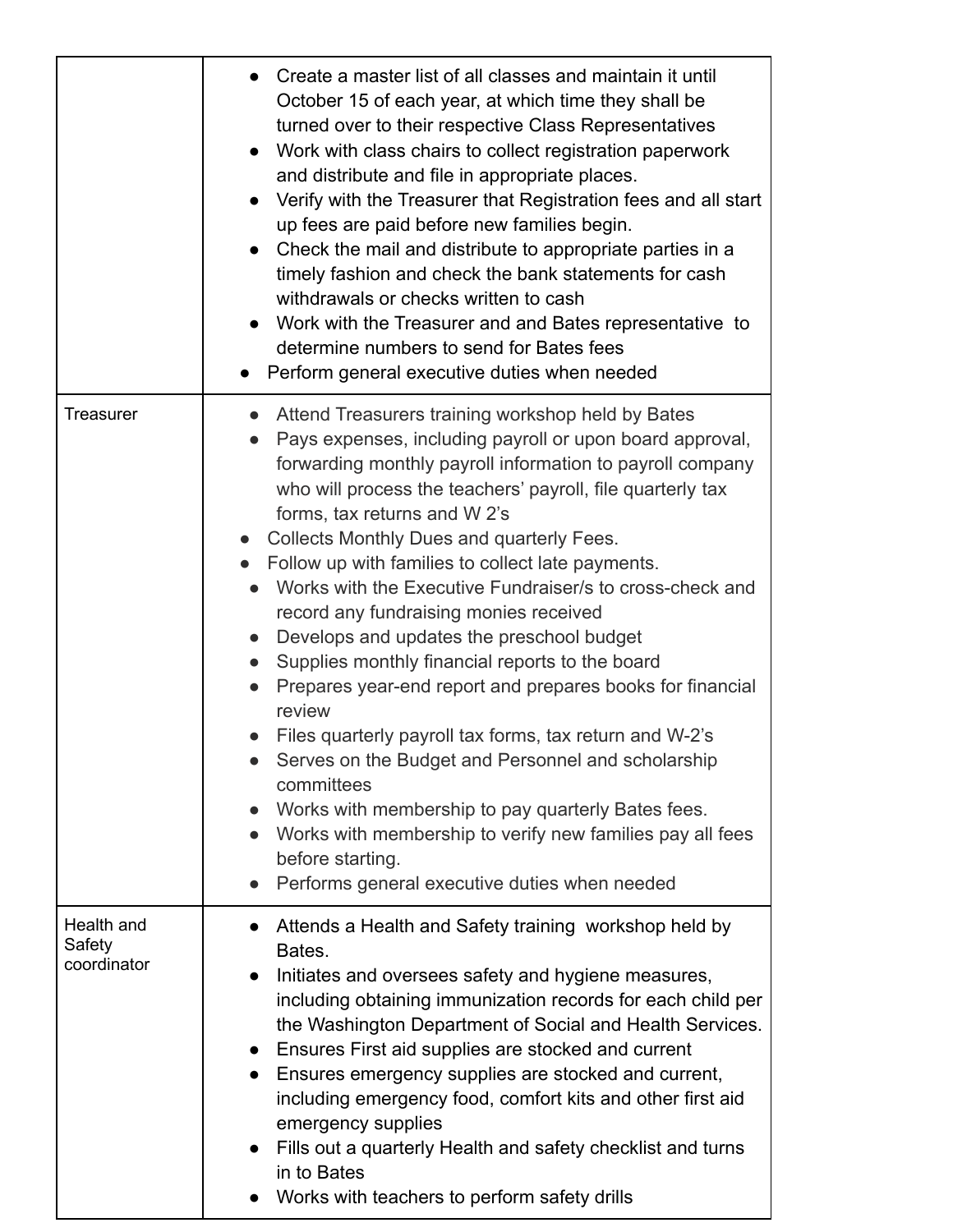|                                             | Updates and posts to safety board in classroom<br>Organizes, maintains and ensures follow through of the<br>risk management book.<br>Completes a quarterly health and safety checklist and<br>turns it into our Bates Representative.<br>Submits Background Checks with Director and Co-Director<br>in the event of unfavorable background checks<br>Performs general executive duties as needed                                                                                                                                                                                                                                                                                                                                                                                                                                                          |
|---------------------------------------------|-----------------------------------------------------------------------------------------------------------------------------------------------------------------------------------------------------------------------------------------------------------------------------------------------------------------------------------------------------------------------------------------------------------------------------------------------------------------------------------------------------------------------------------------------------------------------------------------------------------------------------------------------------------------------------------------------------------------------------------------------------------------------------------------------------------------------------------------------------------|
| Playground<br>Coordinator                   | Organizes at least two work parties during the school year<br>Oversees equipment and maintenance in the playground<br>area<br>Arranges for any broken items to be repaired<br>Collects input from the teachers and Board regarding the<br>playground<br>Performs quarterly safety inspections of classrooms and<br>playground. reports hazardous conditions if necessary<br>Performs general executive duties as needed                                                                                                                                                                                                                                                                                                                                                                                                                                   |
| Marketing/comm<br>unications<br>coordinator | Attends the Communications workshop held by bates<br>Publicizes the preschool program as requested by the<br>Board, including creating and distributing brochures, signs,<br>and newsletters/newspaper advertisements.<br>Coordinates preschool participation in various community<br>activities which serve to promote/publicize the school (i.e.,<br>community events, fairs, etc.).<br>Facilitates T-shirt selection and sales for orientation.<br>Collects information from class Representatives and<br>teachers highlighting upcoming events and providing<br>relevant publications in an all-school Bi-monthly newsletter;<br>publishing and distributing this newsletter to all members.<br>Updates the board bulletin board<br>Maintains and updates the school website<br>Manages the schools social media<br>Performs general duties as needed |
| Fundraiser                                  | Attend the fundraising workshop held by Bates.<br>Coordinates and oversees All-School Raffle/Auction.<br>Coordinates all other fund raising efforts done by the<br>preschool.<br>Coordinates with the treasurer to track families fundraising<br>efforts and obligations.<br>Performs general executive duties when needed.                                                                                                                                                                                                                                                                                                                                                                                                                                                                                                                               |
| <b>Class</b><br>Representatives             | Represents the class at the monthly Board meetings or<br>providing a substitute if necessary<br>Communicates information from board meetings with their                                                                                                                                                                                                                                                                                                                                                                                                                                                                                                                                                                                                                                                                                                   |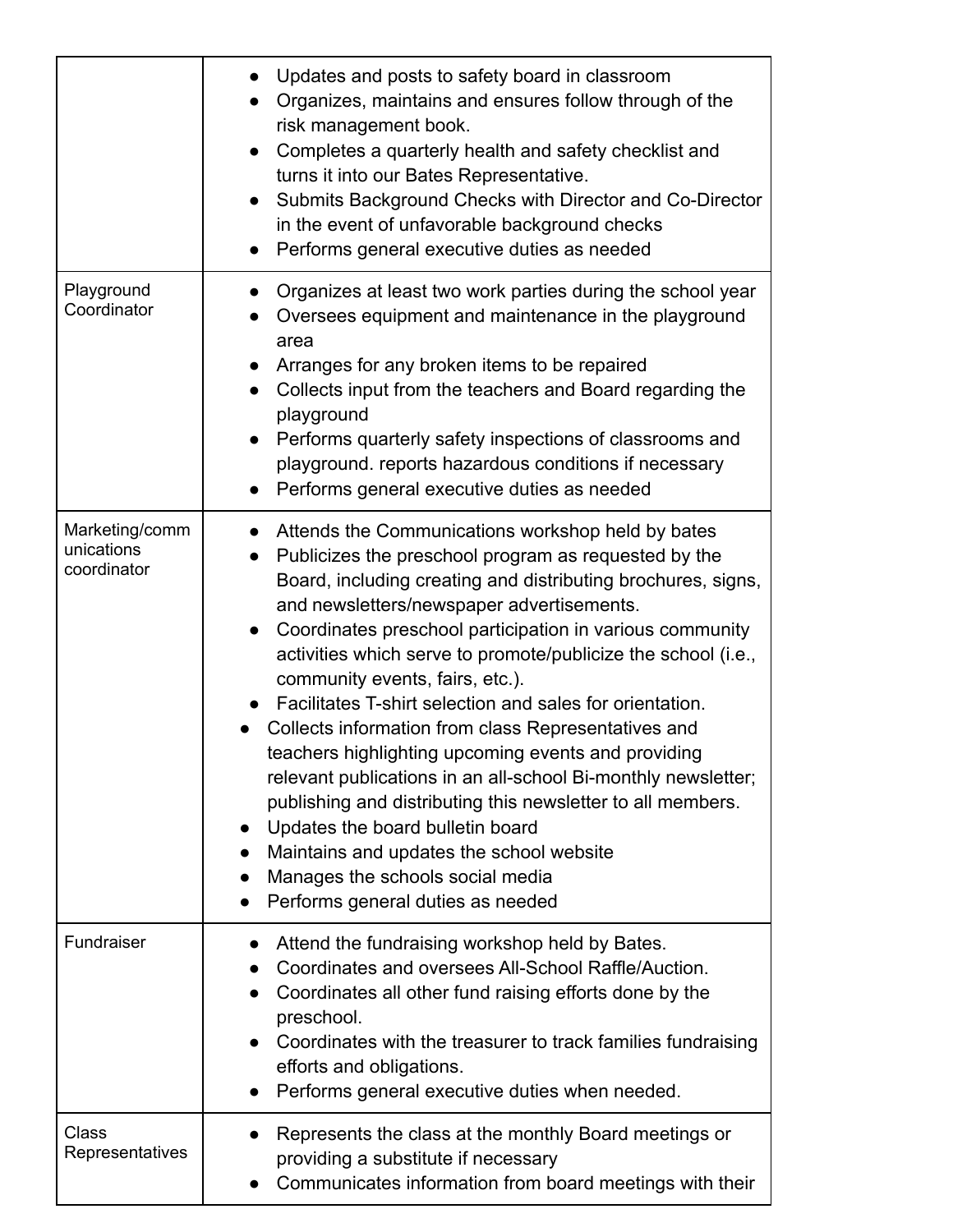| classes<br>• Uses the published calendar to inform parents of<br>upcoming events.<br>• Serves on the committees as needed.<br>• Maintains his/her class roster, beginning October 15 of<br>each year, and notifying the Board and membership of<br>changes throughout the year<br>• Ensures that parents are aware of their responsibilities<br>and that they are being fulfilled (see Parent Duties section)<br>• Assists Membership with tours and trial classes.<br>• Assist Membership with collecting the paperwork from<br>families and making sure all required forms are turned in |
|--------------------------------------------------------------------------------------------------------------------------------------------------------------------------------------------------------------------------------------------------------------------------------------------------------------------------------------------------------------------------------------------------------------------------------------------------------------------------------------------------------------------------------------------------------------------------------------------|
| before the start of school.<br>• Performs general duties when needed                                                                                                                                                                                                                                                                                                                                                                                                                                                                                                                       |

### **All School Jobs**

| <b>Auction Committee</b>           | Work with the fundraiser to organize the spring auction<br>Help Work throughout the year to procure items for the<br>auction. This needs to start in the fall.<br>Help the fundraiser build the auction website or the bidder<br>book for in person auctions                                             |
|------------------------------------|----------------------------------------------------------------------------------------------------------------------------------------------------------------------------------------------------------------------------------------------------------------------------------------------------------|
| <b>Buyer</b>                       | Use monthly supply checklist to see if the school is in need of<br>any basic supplies<br>Purchase additional items requested by the board and<br>teachers.<br>Turn in any reimbursement forms to the treasurer.<br>Turn in all receipts to the treasurer.                                                |
| Housekeeping<br>Coordinator        | Coordinates the maintenance and clean-up of the<br>preschool facility, including the monthly parent<br>cleanings<br>Organizes classroom pack up at the end of the year.<br>Performs general executive duties when needed                                                                                 |
| <b>Bates Parent</b><br>Coordinator | Attent a Parent education workshop held by Bates.<br>Track parents Bates credits throughout the year.<br>Report to our Bates representative.<br>Communicate with parents about opportunities to receive<br>their Bates credits.<br>Send out reminders to parents who have not met their<br>requirements. |